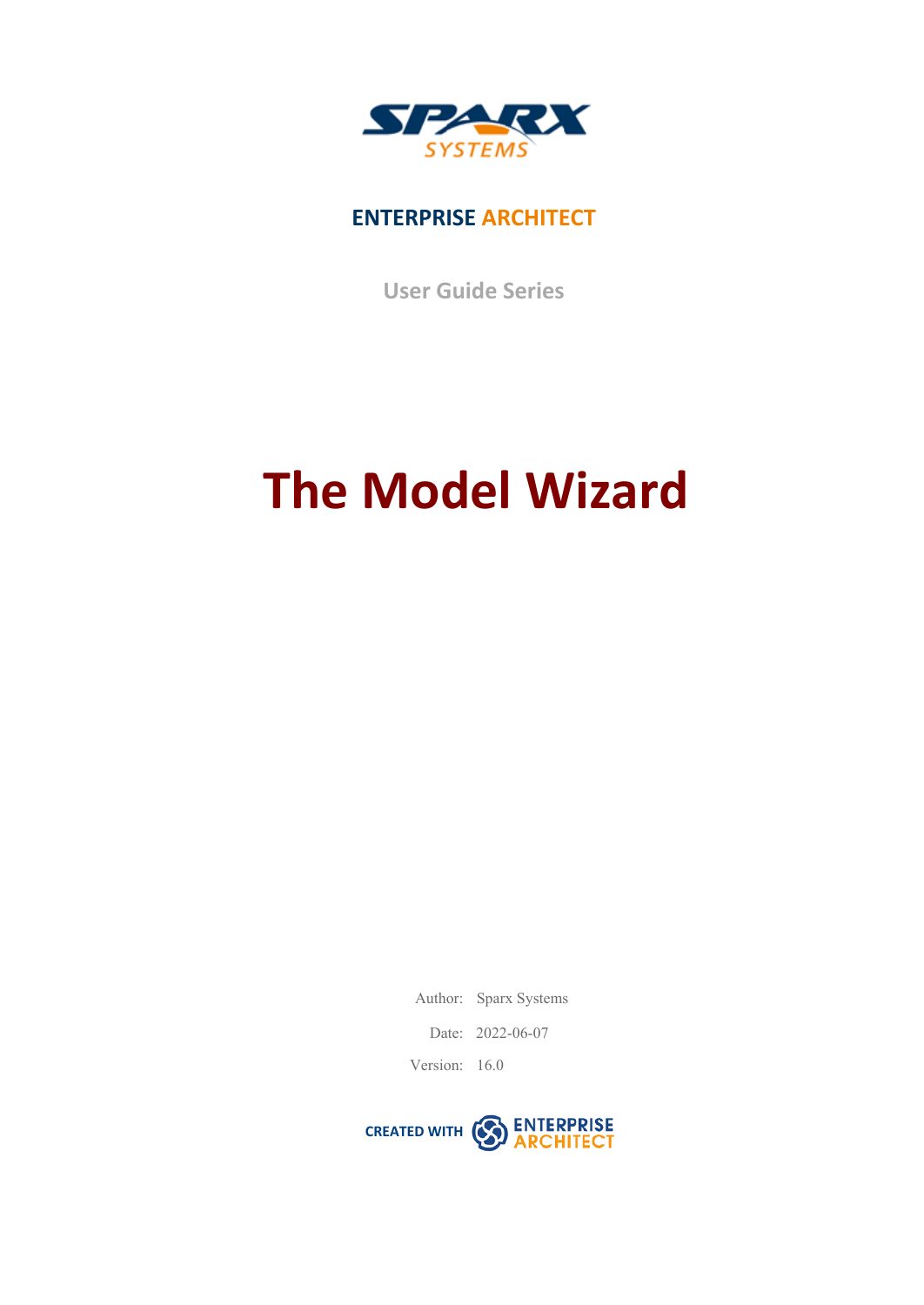## **Table of Contents**

| ⊤he |  |
|-----|--|
|     |  |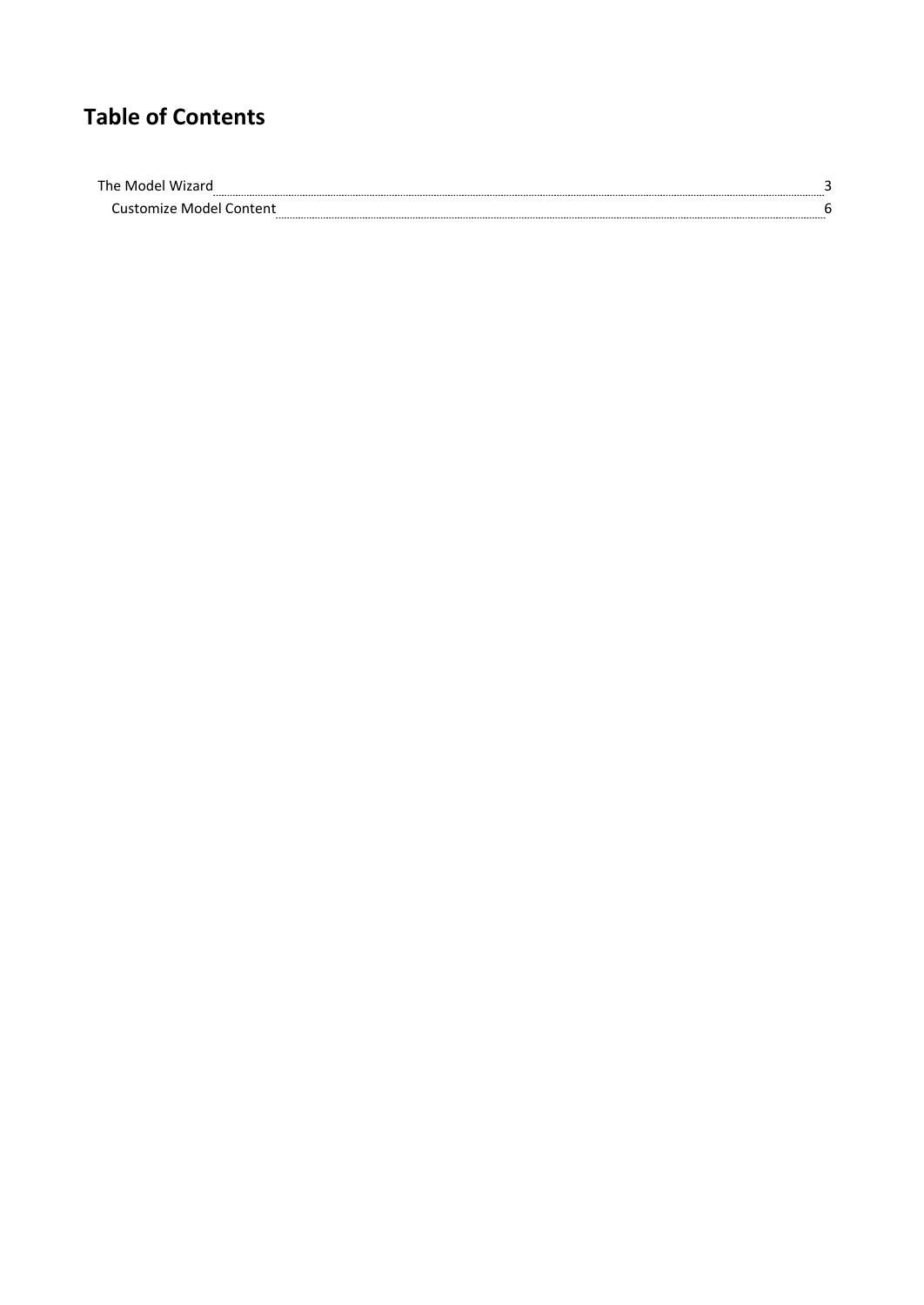## **The Model Wizard**

The Model Wizard (Start Page 'Create from Pattern' tab) provides Patterns from a wide range of technologies, which you can use to quickly generate new models inyour project both when you first create the project and over time. From the Model Patterns you can create basic models that you can develop further as components ofyour project. You click on the <perspective name> button at the top of the left-hand panel and select a Perspective Set from the list, which then shows a list of Pattern groups and the Patterns they contain. If you click on a Pattern, a description displays in the right-hand panel of the window, showing a type diagram (where appropriate) and an explanation of what the Pattern is and what it does. This description is drawn from an RTF file paired with the Pattern's source XML file.



#### **Access**

The Model Wizard automatically displays when creating a new project; otherwise use these options to access it:

| Ribbon                    | Design > Package > Model Wizard                         |  |
|---------------------------|---------------------------------------------------------|--|
| Context Menu              | Right-click on Package   Add a Model using Wizard       |  |
| <b>Keyboard Shortcuts</b> | $Ctrl + Shift + M$                                      |  |
| Other                     | Browser window caption bar:                             |  |
|                           | Browser window caption bar:<br>> New Model from Pattern |  |

#### **Generate a New Model**

| <b>Field/Button</b> | <b>Action</b>                                                                                                                                                           |
|---------------------|-------------------------------------------------------------------------------------------------------------------------------------------------------------------------|
| Perspective         | When you open the Start Page 'Create from Pattern' tab (Model Wizard), the Pattern<br>groups and Patterns available for the current Perspective are listed. The display |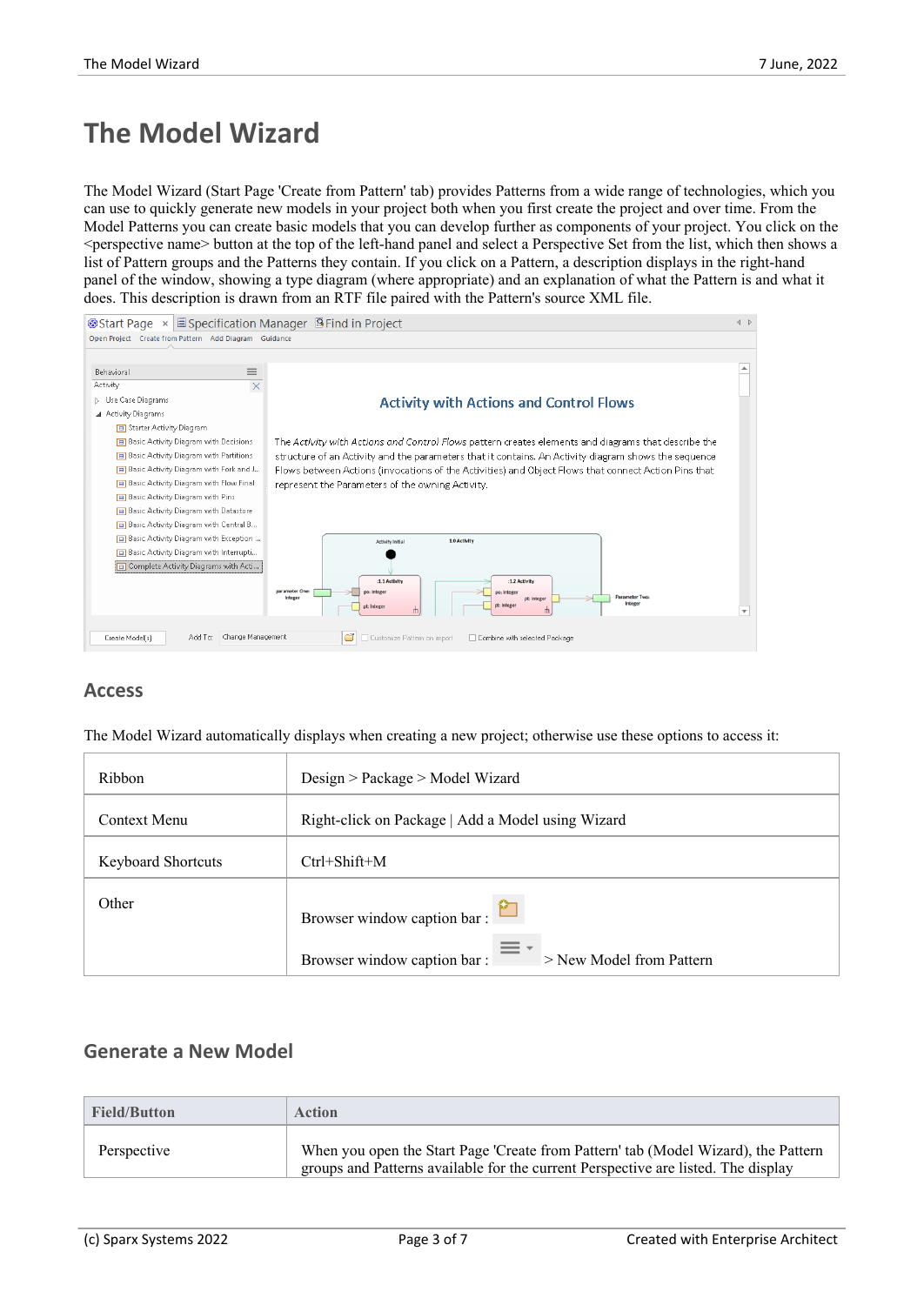|                                | defaults to showing the groups expanded. Initially, the current Perspective is the                                                                                                                                                                                                                                                                                                                                                                                         |
|--------------------------------|----------------------------------------------------------------------------------------------------------------------------------------------------------------------------------------------------------------------------------------------------------------------------------------------------------------------------------------------------------------------------------------------------------------------------------------------------------------------------|
|                                | one shown in the $\circledcirc$ < perspective name icon at the top right of the application<br>screen.                                                                                                                                                                                                                                                                                                                                                                     |
|                                | If you click on the <perspective name=""> button, a list of all the Perspective groups<br/>displays. As you mouse-over an option in the list, the Perspectives available in that<br/>group also display. When you click on a Perspective to select it, the panel is<br/>updated with the Pattern groups and Patterns provided by the selected Perspective.<br/>As you click on a Pattern in the list, a description is provided in the right-hand<br/>panel.</perspective> |
|                                | Note that selecting a Perspective from the <perspective name=""> button list does not</perspective>                                                                                                                                                                                                                                                                                                                                                                        |
|                                | change the current 'global' Perspective shown in the $\bullet$ <perspective name=""> icon.<br/>If you want to re-set the Model Wizard Perspective to the global Perspective,<br/>simply click on the <perspective name=""> button and select 'Active'.</perspective></perspective>                                                                                                                                                                                         |
|                                | It is possible to make available every Pattern Group and Pattern available in the<br>model; click on the button and select the 'All' option.                                                                                                                                                                                                                                                                                                                               |
|                                | Conversely, you can restrict the list of Patterns shown by typing a text string in the<br>Filter Bar underneath the button. Only Patterns that have that text string in their<br>name are listed. This is also a useful tool for locating specific Patterns when you are<br>not sure where they are held - select 'All' Perspectives and type the Pattern name in<br>the Filter Bar field. The panel lists each Pattern that has the text string in its name               |
|                                | If you are a Technology Developer you can create and import your own MDG<br>Technology, and distribute one or more custom Model Patterns from that<br>Technology through the Model Wizard; the name of your Technology (or<br>Technology categories) is added to the selection list under 'Specialized' for your<br>users to access the Technology Patterns.                                                                                                               |
|                                | To select a Model Pattern, simply click on it. If you want to select more than one<br>Pattern, hold the Ctrl key down while you click on each Pattern.                                                                                                                                                                                                                                                                                                                     |
| Create Model(s)                | Click on this button to import a model structure derived from the Pattern(s) you<br>have selected. The 'Importing Model Templates' dialog displays whilst the import is<br>in progress, and any problems with the import are reported in the System Output<br>window. The generated model structure displays under your selected Package in the<br>Browser window.                                                                                                         |
| Add To                         | Displays the name of the Package you have selected in the Browser window.                                                                                                                                                                                                                                                                                                                                                                                                  |
|                                | If you are using the Model Wizard by default on a newly-opened project, this field<br>shows the Model root, 'Model'.                                                                                                                                                                                                                                                                                                                                                       |
|                                | If you need to change the Package to generate the model under, click on the<br>icon and browse for the correct Package on the 'Navigator' browser.                                                                                                                                                                                                                                                                                                                         |
| Customize Pattern on<br>import | A Pattern can contain several Packages; select this checkbox to indicate that you<br>will import only some of these Packages from the Pattern into your model. After<br>you click on the Create Model(s) button, the 'Select Packages' dialog displays on<br>which you specify which of the Packages to import.                                                                                                                                                            |
|                                | If you select more than one Pattern, the 'Select Packages' dialog displays for each<br>Pattern in turn.                                                                                                                                                                                                                                                                                                                                                                    |
|                                | If you do not select the checkbox, all Packages in each Pattern will be imported into<br>the model.                                                                                                                                                                                                                                                                                                                                                                        |
|                                | The option is disabled if there are too few Packages to select from, or if it is not<br>logical to import only some of the Packages.                                                                                                                                                                                                                                                                                                                                       |
| Combine with selected          | Select this option to import the contents of the Pattern into the selected Package.                                                                                                                                                                                                                                                                                                                                                                                        |
| Package                        | When creating a Pattern, Enterprise Architect will normally create a new Package                                                                                                                                                                                                                                                                                                                                                                                           |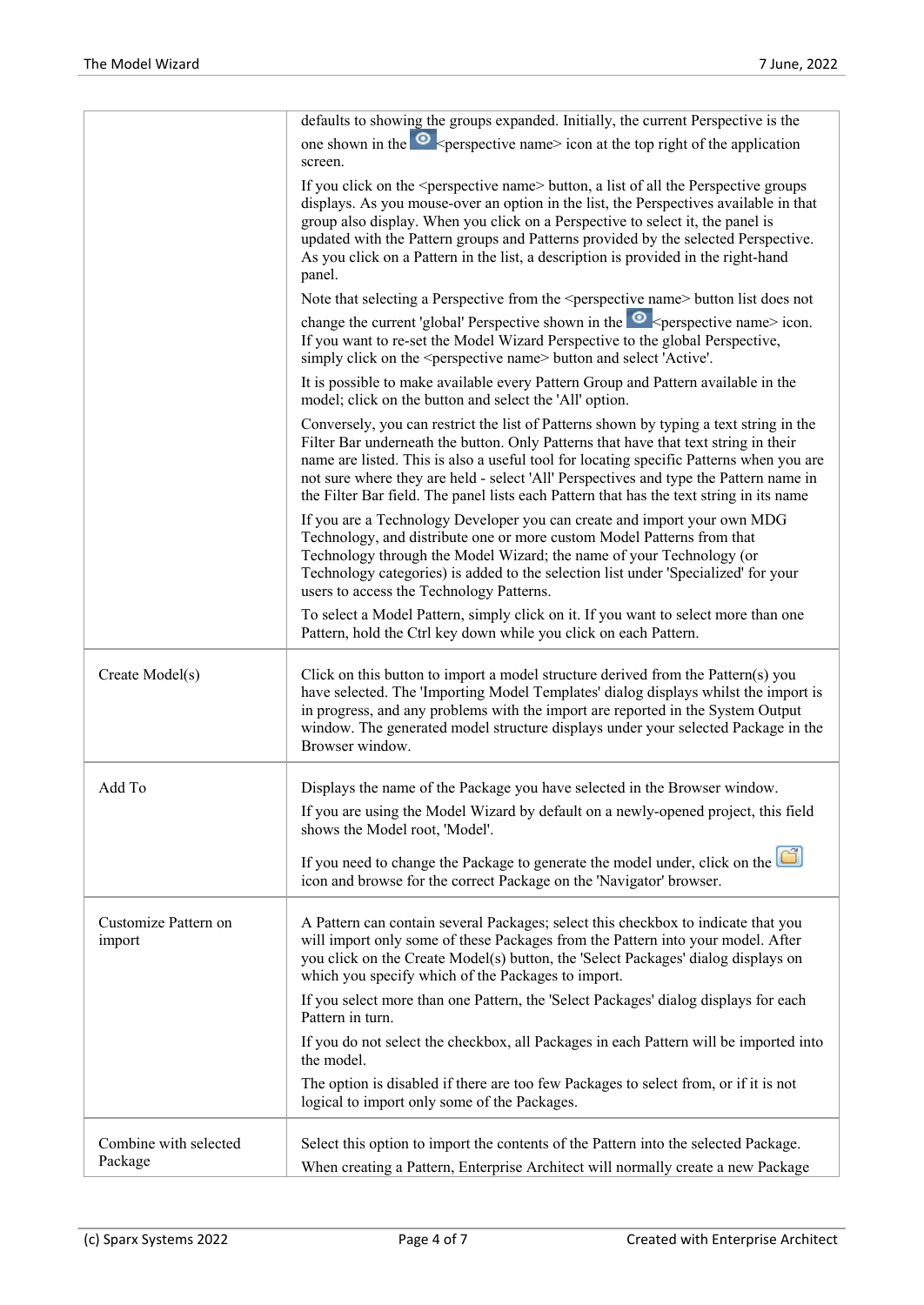| to represent the Pattern, as a child of the selected Package. If you select this<br>checkbox, no new Package is created and instead the contents of the Pattern are<br>added to the selected Package (provided that the selected Package is not a root |
|--------------------------------------------------------------------------------------------------------------------------------------------------------------------------------------------------------------------------------------------------------|
| node).                                                                                                                                                                                                                                                 |

#### **Notes**

· The 'Select Package(s)' dialog doesnot display for some of the Simple Template and Basic Template Patterns, even if the 'Customize Pattern on import' option is selected